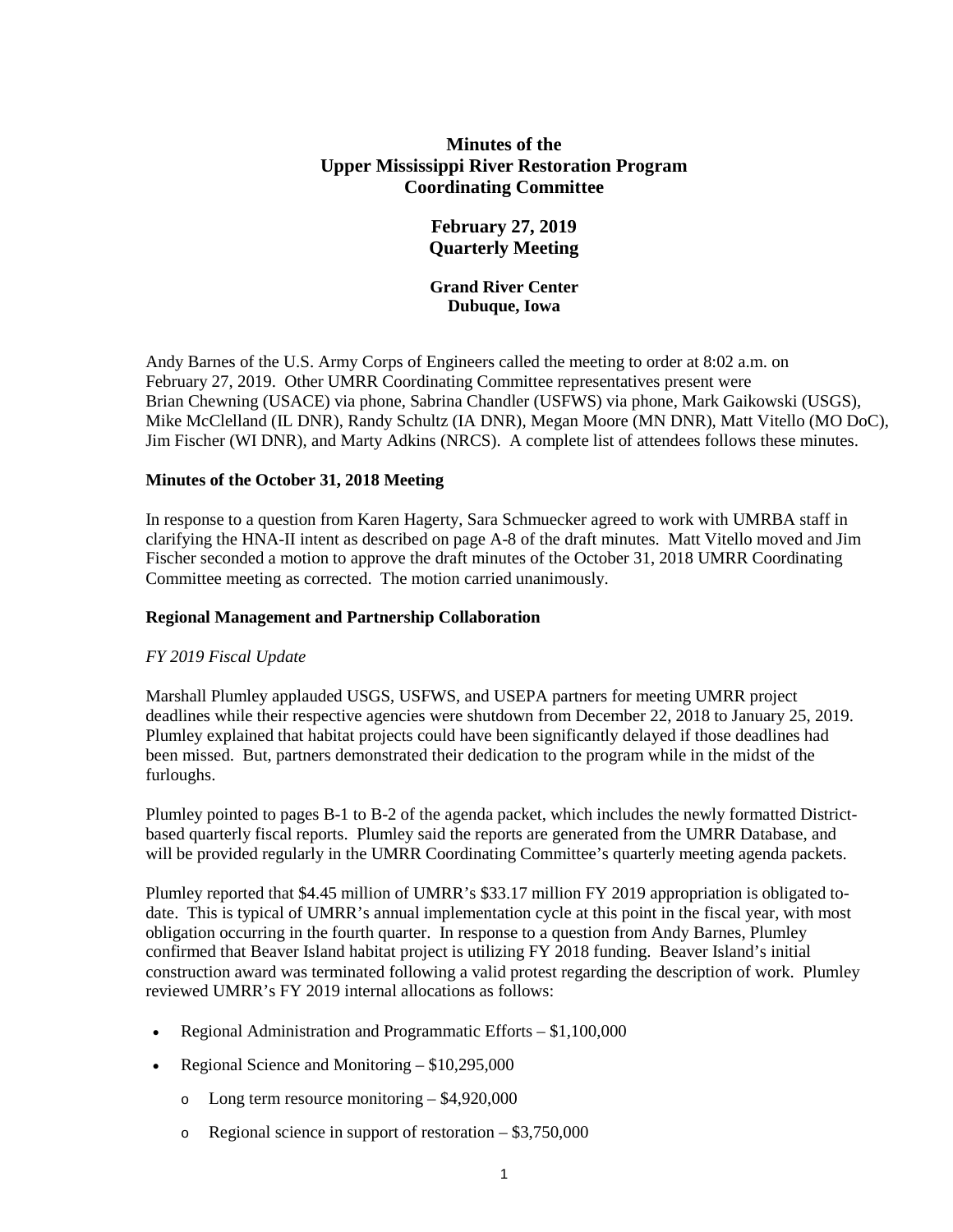- o Regional science staff support \$200,000
- o Habitat project evaluations \$975,000
- o Habitat Needs Assessment II \$450,000
- Habitat Restoration \$21,775,000
	- o  $MVP $7,670,000$
	- o  $MVR $7,695,000$
	- o  $MVS $6,310,000$
	- o Model certification \$100,000

### *FY 2020 President's Budget*

Plumley said the FY 2020 budget for the federal government is scheduled to be published during the second week of March 2019. Plumley observed that UMRR's recent appropriations have been at or just slightly below the program's annual authorized funding level of \$33.17 million. [Note: Subsequent to the meeting, on March 12, 2019, President Trump released his FY 2020 budget that included \$33.17 million for UMRR.]

## *UMRR Five-Year Plan*

Plumley reported that Rice Lake construction will extend into FY 2019 due to issues with the pumps. Available FY 2020 funds planned for Beaver Island will be used to advance Keithsburg Division Stage I. Plumley said he will provide an updated five-year plan extending to FY 2023 to the UMRR Coordinating Committee at its May 22, 2019 quarterly meeting.

In response to a request from Jim Fischer, Plumley said he will provide the five-year plan in the UMRR Coordinating Committee's agenda packets. In response to a question from Kirsten Wallace, Plumley confirmed that, pending UMRR's FY 2020 appropriation, all three Corps Districts will start a new "undetermined" habitat project in FY 2021 or FY 2022. These projects will likely be selected per the FY 2021-2025 UMRR next generation HREP implementation plan.

### *Statement of UMRR's National Significance*

Plumley briefly explained that the impetus for creating a statement of UMRR's navigation significance stems from recent partnership conversations regarding desired future conditions for the Upper Mississippi River ecosystem and questions from the Administration about when the program will be done. UMRR has various tidbits of value statements, but nothing that is in a comprehensive narrative.

Plumley suggested that the story start with Congress' declaration of the Upper Mississippi River System as a "nationally significant ecosystem and a nationally significant commercial navigation system" in WRDA 1986. Plumley provided an overview of draft statements of UMRR's navigation significance as provided on pages B-4 to B-6 of the agenda packet. Plumley acknowledged that the statements are currently written from a Corps perspective and are mostly excerpts from UMRR's historical documents. The intention is to convene partnership discussions regarding the draft statements, and evolving them so that they encompass a more comprehensive partnership voice.

Megan Moore thanked Plumley for drafting the statements to stimulate the UMRR Coordinating Committee's thinking. Moore suggested having a more comprehensive narrative as well as more concise messages to fit a specific need. She expressed hope that the statements would eventually be written from a partnership perspective and requested that a description of the program partnership be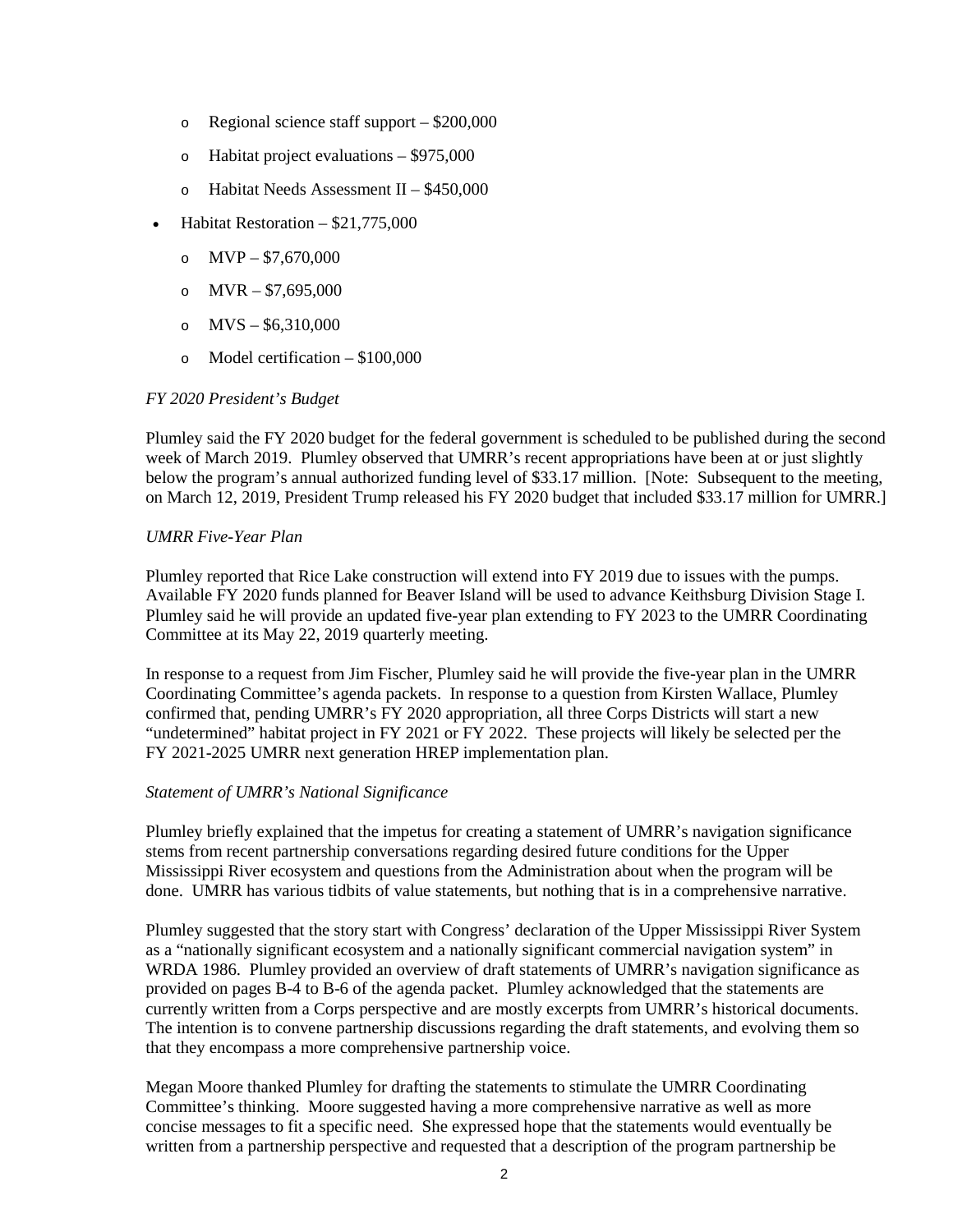added. In response to a question from Fischer, Plumley said the process for developing the Illinois River Basin Comprehensive Plan was very challenging. Plumley said the process he offered is similar to the development of the Illinois River Basin Restoration Comprehensive Plan, which involved the states of Illinois, Wisconsin, and Indiana. This includes working from broader statements of significance to more detailed descriptions of desired future conditions. Plumley added that he would distribute the Illinois Comprehensive Plan to the Coordinating Committee as well as other system-level plans from across the country as examples. Chuck Theiling suggested that indicators be quantified and used to define desired future conditions as well as track progress from today's conditions. Plumley agreed and said much of that information is available in the HNA-II, LTRM status and trends reports, and project evaluation reports. It is a matter of organizing and structuring the information into a compelling narrative.

In response to a question from Karen Hagerty and comment from Kirsten Wallace, Plumley said he will convene a conference call with the UMRR Coordinating Committee to discuss the statements in further detail and will provide targeted questions and examples in advance. Hagerty observed that the draft statements focus on the significance of the ecosystem and suggested that UMRR's significance also be described. Mark Gaikowski suggested that UMRBA draft the statement on the river ecosystem and the UMRR Coordinating Committee draft the statement on UMRR's significance. Marty Adkins recognized the influence of the Upper Mississippi River watershed to the river main stem, including inputs of sediment and nutrients. Plumley agreed and acknowledged UMRR's limitations to address some of those larger challenges.

### *External Communications*

Angie Freyermuth presented an updated draft UMRR communications strategy timeline, as provided on pages B-7 of the agenda packet. Freyermuth explained the strategy's planned activities from January 2019 to May 2019 – e.g., social media campaign to launch in April 2019 leading up to Earth Day. The UMRR Coordinating Committee and UMRR Communications Team are scheduled to meet jointly on February 27, 2019 to discuss the intent of Goal 3 of the 2015-2025 UMRR Strategic Plan (i.e., communications) and determine a path forward with targeted actions.

Freyermuth added that MVR will host an interactive display at the National Mississippi River Museum and Aquarium, which typically draws approximately 1,000 visitors. Hagerty said new UMRR business cards are available with a shorter url to the program's website.

#### **Habitat Needs Assessment-II**

Nate De Jager provided an overview of the HNA-II development process and how it relates to the UMRS ecosystem restoration objectives, the ecological resilience assessment, indicators of ecosystem structure and function, and hydrogeomorphic datasets. De Jager listed the location of various HNA-II reports and datasets, as follows:

- Indicators of Ecosystem Structure and Function for the Upper Mississippi River: <https://pubs.usgs.gov/of/2018/1143/ofr20181143.pdf>
- Habitat Needs Assessment-II: Linking Science to Management Perspectives: <https://usace.contentdm.oclc.org/utils/getfile/collection/p266001coll1/id/8323>
- Aquatic areas of the UMRS:<https://www.sciencebase.gov/catalog/item/55929c11e4b0b6d21dd67a92>
- UMRS floodplain inundation attribute rasters: <https://www.sciencebase.gov/catalog/folder/5b2a51b9e4b059207627d168>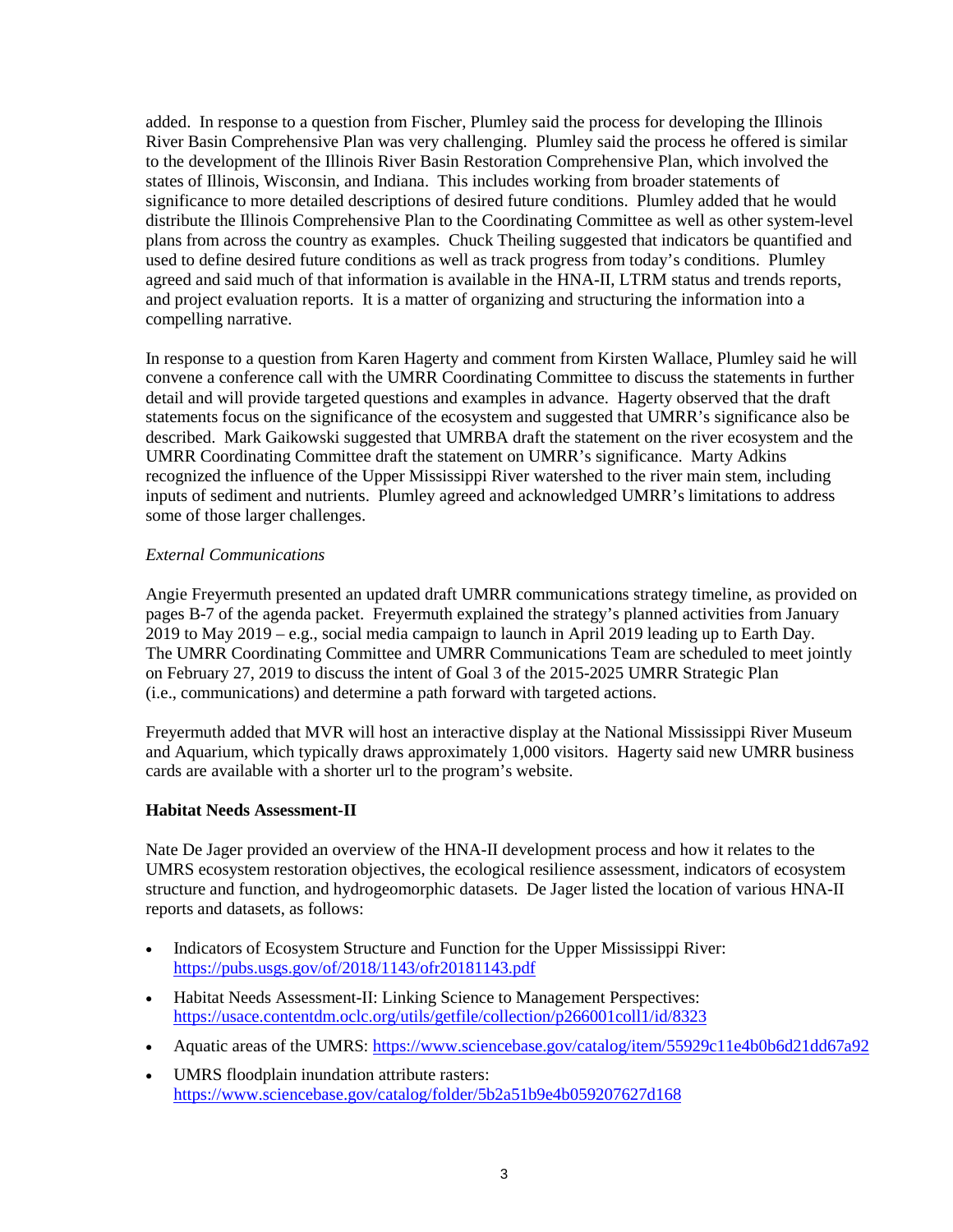De Jager described the major insights resulting from the HNA-II analysis, including the following:

- There are very strong spatial differences across the river system that could be addressed with future restoration projects
- The composition of aquatic functional classes shows distinct differences across the river system, which could be addressed through future UMRR habitat projects
- There are very strong spatial differences within navigation pools, which could be addressed through future UMRR habitat projects
- Temporal changes since 1989 at a system-wide scale have been minor and mostly isolated to certain parts of the river

De Jager observed that future conditions include a) reduction in amount of deep backwaters due to sedimentation and b) major shifts in forest type distributions and overall loss of forest cover resulting from flooding, invasive species, and successional changes.

Kat McCain explained that the HNA-II tri-chairs consulted with the three District-based river teams to interpret the HNA-II indicators and determine priorities. They facilitated a rapid assessment for each indicator in each pool cluster to determine whether the condition is desired, adequate, or inadequate and needs management intervention. In addition, the river teams were given a paired comparison evaluation to determine priorities among the indicators for each cluster of pools. The results mostly reflect general consensus among the partnership.

McCain said few of the indicators are generally valued as "good" or "bad," and depend on which structures and functions are valued by the users and stakeholders. The highest ranked indicators considered most important by UMRR partners throughout the system are aquatic functional classes, floodplain functional class, floodplain vegetation, and aquatic vegetation.

Sara Schmuecker described the river teams' efforts to determine desired condition objectives using the indicators and provided a summary of the results with the four highest ranked indicators as listed above. Schmuecker explained that improving or maintaining aquatic functional classes was a top priority in all clusters except for Pool 15 (because it is a natural gorge without much aquatic habitat diversity) and the Illinois River. Restoring floodplain topographic diversity and diversifying inundation periods as well as maintaining or restoring floodplain vegetation diversity were commonly prioritized desired future conditions in nearly all clusters.

Schmuecker said the HNA tri-chairs' recommendations for the next HNA iteration are to articulate a clear purpose of the effort early-on and to involve decision-makers from each UMRR Coordinating Committee agency on the steering committee. She noted that many things had changed since the first HNA publication, including primary purpose and audience of the final report. Additionally, there were substantial delays and miscommunication from those involved in the steering committee and agency leadership.

De Jager illustrated ways that the HNA-II can be useful to UMRR and the partnership more broadly. This includes utilizing HNA-II in UMRR habitat project fact sheets. For example, including information regarding in which cluster the project is located, the current status of HNA-II indicators, which indicators are likely to be affected by a project, and whether a project would work to improve or maintain an indicator's status. The HNA-II can also be used to determine criteria for selecting and sequencing the next generation of UMRR habitat projects and to define future conditions or project scenarios, including without project. De Jager also discussed a few examples of using HNA-II to inform project planning.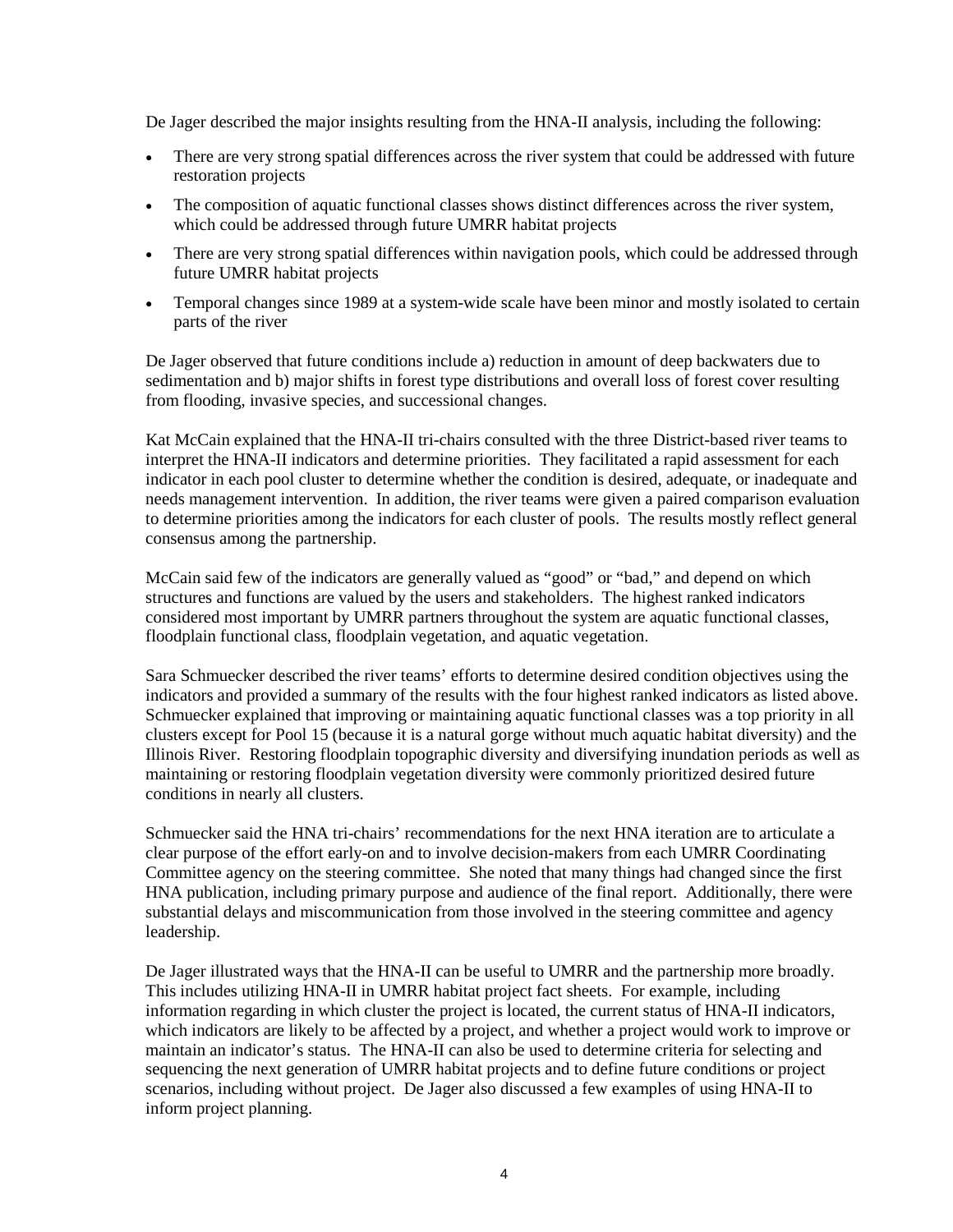Marty Adkins applauded the HNA-II tri-chairs for their explanation of the results and ways that the information can be utilized. Adkins observed that the HNA-II findings would be very helpful for prioritizing projects at the state level, including on the river and in the floodplain and watershed.

Col. Steven Sattinger presented the HNA-II tri-chairs McCain, Schmuecker, and De Jager with certificates of service, recognizing their invaluable contribution to UMRR for their efforts in developing HNA-II. The UMRR Coordinating Committee expressed sincere gratitude for their dedication and leadership throughout the process.

## **Ecological Resilience**

Kristen Bouska explained that the UMRR ecological resilience assessment is transitioning from its first phase of defining factors affecting the ecosystem's general resilience to the second phase of defining potential alternate regimes and specified resilience. Bouska briefly reviewed the composition and roles of the UMRR ecological resilience working group and partnership review of draft products to-date. Thus far, manuscripts have been published regarding a description of the Upper Mississippi River System and general ecological resilience conceptual frameworks.

Bouska reported that work is currently focused on describing alternative regimes and assessing specified resilience (or trends in the controlling variables, proximity to thresholds, and potential interactions among thresholds. She described three potential alternate regimes and their respective drivers of transition and restoration pathways: 1) a clear, vegetated state or a turbid, sparsely vegetated state; 2) a diverse native fish community or an invasive-dominant fish community; and 3) diverse and dynamic floodplain vegetation or invasive-dominant wet meadow.

Bouska said planned next steps for the UMRR ecological resilience work include:

- Submit manuscript regarding the alternative regimes in March 2019
- Develop a broader research framework reflecting the alternative regime conceptual models in spring 2019
- Advance one research question regarding specified resilience in 2019
- Determine whether and how ecological resilience indicators might be incorporated in the forthcoming LTRM status and trends report, planned for publication in 2020
- Hypothesize how restoration projects are thought to affect general and specified resilience in FY 2020

Jim Fischer asked how the ecological resilience models might be incorporated into UMRR habitat project fact sheets and/or selecting the next generation of habitat projects. Jeff Houser explained that the indicators of general ecological resilience are mostly integrated into the HNA-II indicators and therefore could be used in ways the HNA-II tri-chairs described earlier. Houser said there still needs to be an iterative discussion among scientists and habitat practitioners of how the information can be best used. He added that future work includes synthesizing what we know into the conceptual frameworks of alternate regimes and then better understanding thresholds.

### **UMRR Showcase Presentation**

Marshall Plumley described the tentatively selected plan for Steamboat Island habitat project, which spans approximately 2,600 acres and is located on Corps-owned lands and managed by the UMR National Wildlife Refuge System. The existing forest stands are mostly uniform, backwater habitat is filling in with sediment, and existing islands are eroding. Following extensive evaluation of various alternatives, the project plans are to diversify flow and topography, improve backwater habitat, restore and protect islands, and improve timber stands, forest, scrub-shrub, and pollinator habitat.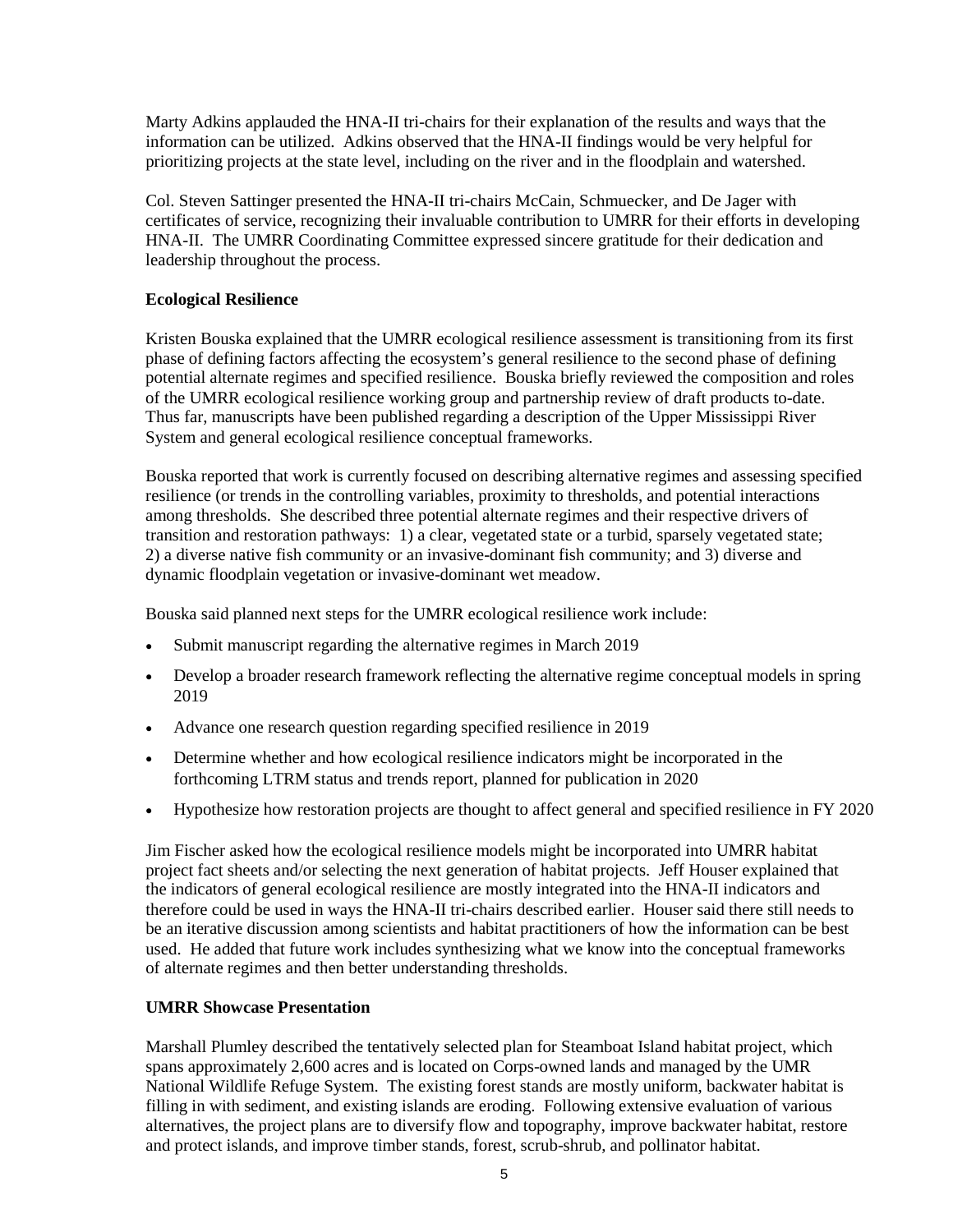Plumley said that, pending FY 2020 funding and approvals, the feasibility report for Steamboat Island is scheduled to be completed in winter 2019.

#### **Habitat Restoration**

#### *District Reports*

#### St. Paul District

Marshall Plumley explained that MVP is working hard to complete planning and design work on McGregor Lake and Bass Lake Ponds this fiscal year. MVP is awaiting comments from MVD regarding McGregor Lake and Bass Lake Ponds is in public review. The District's other planning priorities are Reno Bottoms and Lower Pool 10. Feasibility for Reno Bottoms will likely be completed this year and MVP is currently identifying future without project conditions for Lower Pool 10. Plumley announced that construction has been completed for Harpers Slough and a dedication ceremony is being planned. A construction contract for Conway Lake was awarded in late calendar year 2018, with the goal of starting construction in FY 2020. MVP is anticipating awarding a construction contract for Bass Lake Ponds in FY 2019.

#### Rock Island District

Erica Stephens explained that MVR has selected a TSP for Steamboat Island and aims to submit plans to MVD in January 2020. Lower Pool 13 and Green Island are the District's other planning priorities. A charrette is planned for Lower Pool 13 for late April 2019 and MVD approved the Green Island fact sheet. Stephens said a construction contract for Beaver Island was awarded in December 2018. MVR is working on designs for Keithsburg Division with USFWS and held a kick-off meeting. Pool 12 Overwintering, Huron Island Stage II and III, and Beaver Island Stage IB are in construction. Pool 12 Overwintering and Huron Island were demobilized due to winter conditions. ERDC staff collected and are propagating plants for use at Huron Island following willow and cottonwood harvesting. Construction contractors mobilized to Beaver Island prior to the river freezing and began tree clearing for topographic diversity. A performance evaluation was scheduled for Fox Island in FY 2018 but was postponed due to high water and will be rescheduled after water recedes. Erica Stephens will be filling in for Julie Millhollin as MVR's HREP District Manager for four months.

Marty Adkins requested that NRCS be involved in the Green Island project as they have conservation easements in the area and may be able to optimize opportunities there. Jim Fischer asked why aquatic plant propagation was chosen for Huron Island rather than utilizing a commercial vendor. Chuck Theiling and Kirk Hanson explained that local stock has a greater probability of establishing and maturing. Karen Hagerty added that cost estimates were lower for propagation.

#### St. Louis District

Brian Markert said MVS is working with the Forest Service in developing Oakwood Bottoms feasibility study. The District collected additional bathymetry data for Piasa and Eagles Nest. Crains Island will be the first open river project in the District and is preparing to let a construction bid in mid-May. Markert explained that construction at Crains Island includes opening a side channel and adding a sediment deflection levee, which should create and enhance diverse soils and establish a seed source in the area. Markert reported that MVS is also advancing construction of a levee setback, regrading, and reforesting high areas at Clarence Cannon and reforesting at Ted Shanks. Clarence Canon is the District's construction priority and will likely be awarded before Crains Island. Markert thanked Jasen Brown for filling in for him while he was away in Japan.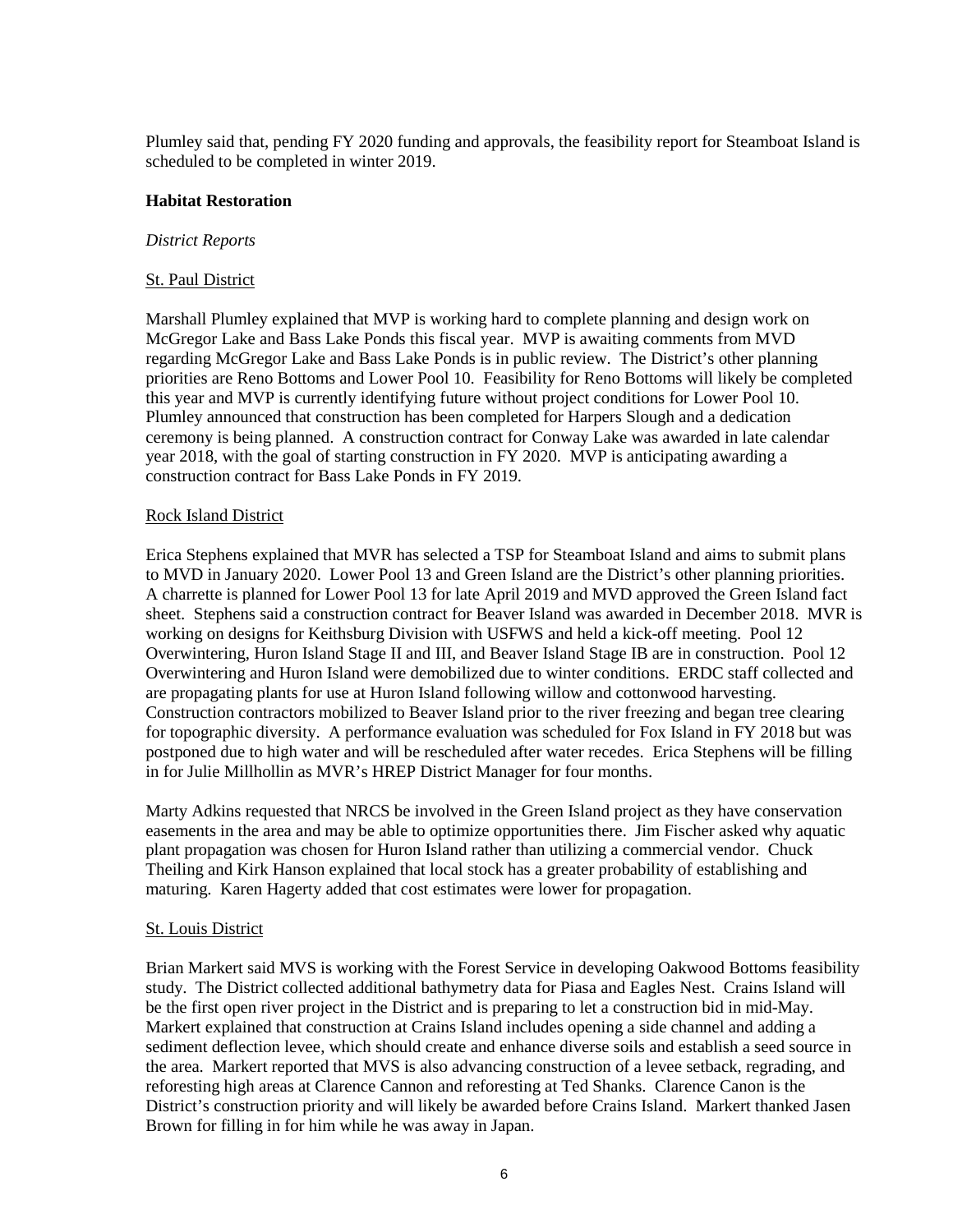Mike Klingner noted that Clarence Cannon was damaged in 1993 flood and asked if the level of protection will be modified. Markert and Sabrina Chandler explained that the level of protection will remain the same, with the project objectives focused on managing flood waters among other ecological goals. Sabrina Chandler added that the area was severely damaged resulting from flood waters receding quickly in 1993. The project is designed to improve drainage and move water where it is needed on the Refuge during periods of high water. Markert added that the water control features will reduce the chance for head cutting.

## *HREP Selection Process*

Marshall Plumley said the UMRR Coordinating Committee, District-based river team chairs, and District HREP managers are developing a process and guidance materials to select the next generation of UMRR habitat projects to be implemented in FY 2021-2025. An in-person meeting scheduled for January 15-16, 2019 was postponed and rescheduled in two different meetings: a March 14, 2019 conference call to discuss the role of a potential science support team and an in-person meeting on March 27-28, 2019 in Muscatine to discuss ecological criteria to be used in selecting and sequencing those HREPs. The goal is to have a suite of UMRR HREPs selected and sequenced by the end of calendar year 2019 and available to start feasibility in FY 2021-2025.

In response to a question from Jim Fischer, Plumley said that a meeting announcement was sent via email on February 25, 2019. Kirsten Wallace mentioned that the meeting was scheduled to coincide with the UMRR LTRM component meeting on March 26-27, 2019.

## *UMRR HREP Workshop*

Plumley announced that a UMRR HREP Planning and Design Workshop is scheduled for May 6-8, 2019 in Dubuque. Workshop objectives are to:

- Build relationships and facilitate dialogue among UMRR's restoration practitioners, planners, engineers, and scientists
- Strengthen UMRR's restoration efforts by learning from insights gained over the past 5-10 years regarding project design, construction, monitoring, and OMRR&R
- Prepare for productive, innovative habitat projects corresponding with the new projects selected in the FY 2021-2025 UMRR Next Generation HREP Implementation Plan (currently under development)

Plumley added that a pre-workshop survey will be sent out to invitees to help guide development of the workshop agenda and that a series of webinars will be scheduled in advance of the workshop to ensure a base level of knowledge across all workshop participants.

### **Long Term Resource Monitoring and Science**

### *FY 2019 1st Quarter Report*

Jeff Houser said that accomplishments of the first quarter of FY 2019 include the publication of the following:

- Four manuscripts:
	- 1) Applying concepts of general resilience to large river ecosystems: A case study from the Upper Mississippi and Illinois Rivers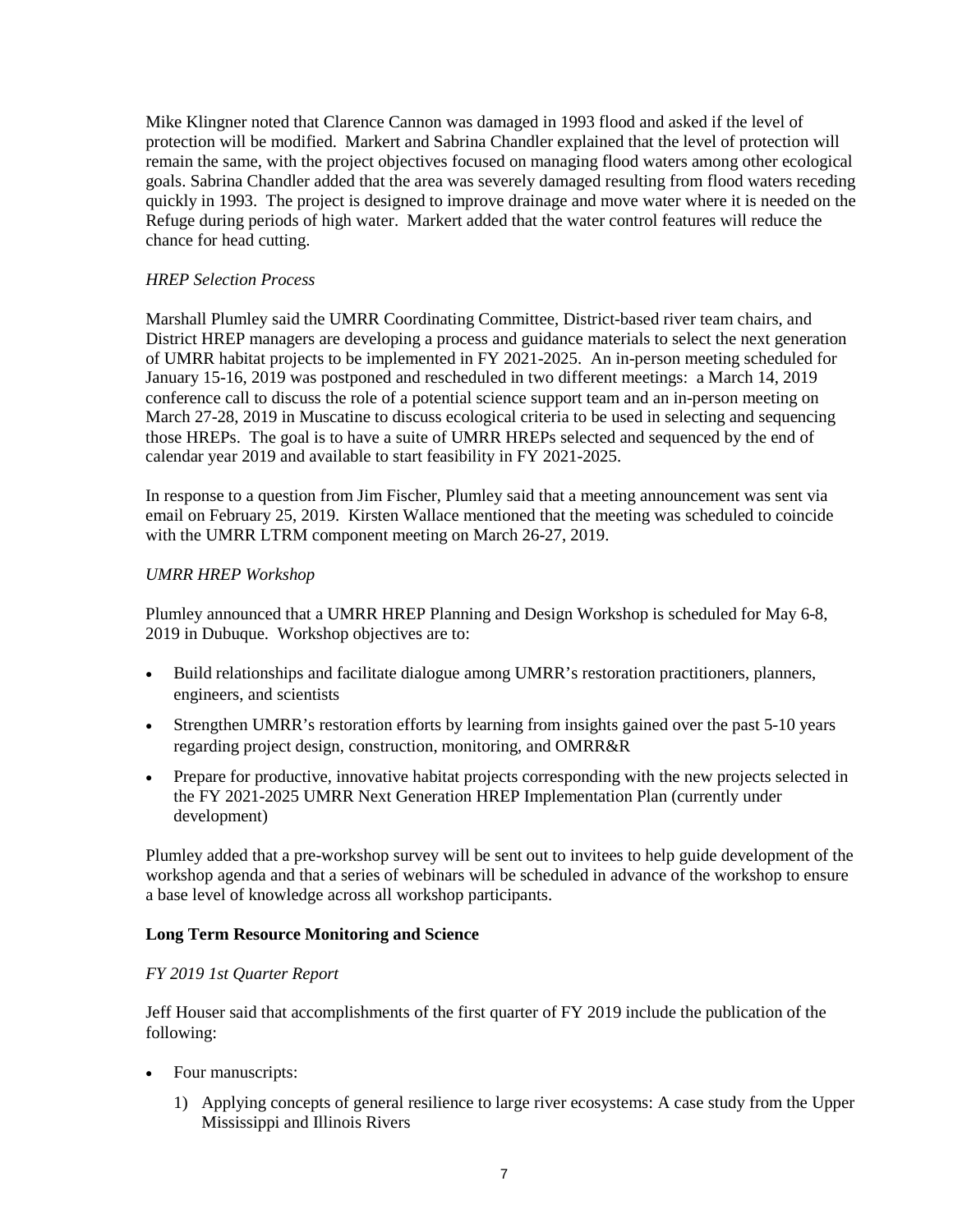- 2) Spatial and temporal changes in species composition of submersed aquatic vegetation reveal effects of river restoration
- 3) Upper Mississippi River Restoration Program Long Term Resource Monitoring Element— Spatial Data Query Tool
- 4) Effects of flood inundation, invasion by *Phalaris arundinacea*, and nitrogen enrichment on extracellular enzyme activity in an Upper Mississippi River floodplain forest
- The technical report: *Indicators of Ecosystem Structure and Function for the Upper Mississippi River System*

Houser said several UMRR partners are participating on an informal group to explore opportunities for monitoring the ecological implications of reduced navigation traffic (i.e., barge-generated waves) during the planned Illinois River closures of the navigation system in FYs 2020 and 2023.

Houser added that he, Nate De Jager, and Jim Fischer are planning to present on UMRR data collection and use in UMRS habitat management and restoration at the June 10-14, 2019 International Association for Great Lakes Research Meeting.

#### *A-Team Report*

Matt Vitello reported that the A-Team met on February 6, 2019 at the University of Iowa's LACMRERS facility in Muscatine. The agenda included programmatic updates from Marshall Plumley and Houser, a presentation regarding ecological resilience conceptual frameworks from Kristen Bouska, and an initial scoping discussion on the next LTRM status and trends report. Houser had requested that the A-Team members provide anecdotes of using LTRM data for the next report, adding that the intent is to make the report available and interesting to a wider audience. Additionally, a major portion of the A-Team meeting was spent evaluating 10 proposals seeking FY 2019 funds allocated to science in support of restoration and management. After deliberations, the A-Team members ultimately agreed to a ranking of the proposals. Vitello expressed concern that the A-Team's first ranking was excluded from final selected proposals, which Houser will announce later in this meeting. Vitello said the A-Team will allocate time at its April 24, 2019 meeting in La Crosse. This meeting is scheduled in conjunction with the Mississippi River Research Consortium. Vitello added that the A-Team chair duties will transition to Nick Schlesser of Minnesota DNR following the April meeting.

In response to a question from Andy Barnes, Houser explained that the A-Team's highest ranking recommendation proposed to assess gaps in the existing system-wide LiDAR dataset and acquire data where currently unavailable. Houser explained that the LTRM management team (i.e., Plumley, Karen Hagerty, Houser, and Jennie Sauer) did not select the proposal due to technical concerns, including regarding prioritization of data gaps. Hagerty added that the LTRM management team also considered that a new LiDAR dataset will likely be acquired in the near future.

Megan Moore requested that the LTRM management team report back to the A-Team regarding its ultimate selection and how the A-Team's recommendations are weighted, expressing concern that the A-Team's input was not considered. Houser explained that the A-Team's rankings informed the selection, noting that the A-Team's second through fifth recommended proposals were chosen. Houser also explained that the LTRM management team considers input from USACE and USGS who are not members of the A-Team. He asked for further clarity from the A-Team regarding its concerns. Vitello responded that, for example, USACE and USGS voiced opinions during the A-Team's deliberations about rankings even though they are not members. Hagerty emphasized that LTRM management team felt compelled to decline the proposal based solely on technical issues. Jennie Sauer said she discussed options to advance the work through other opportunities with the proposal's principle investigator.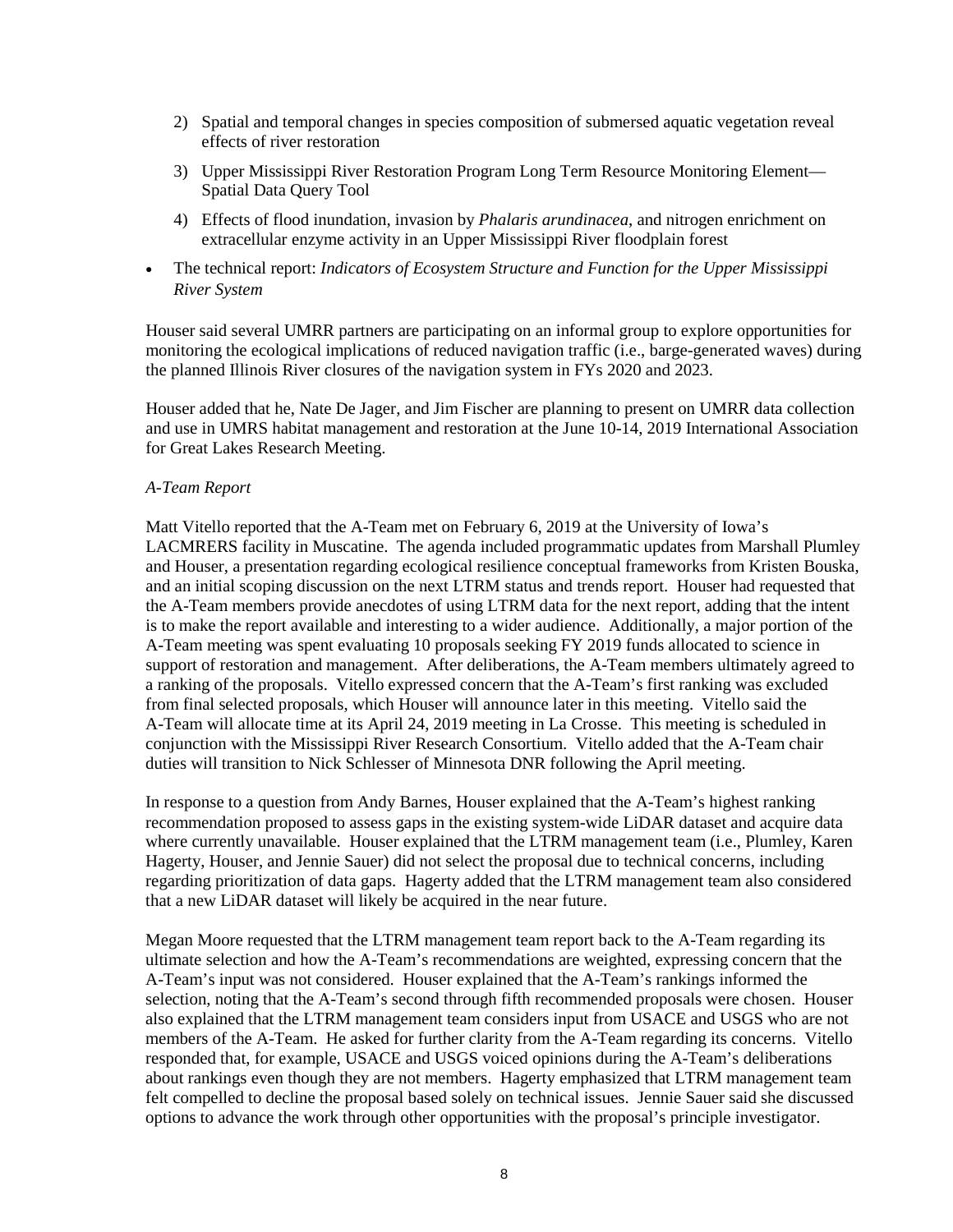Houser acknowledged the value of LiDAR data and the proposal's overall objective, but said questions remain about how best to do that.

Nate De Jager observed that the composition of A-Team members' expertise may warrant consideration. Jim Fischer said the A-Team has discussed De Jager's comment previously and agreed that it is worthwhile to consider. Fischer recognized that the A-Team does not have final decision-making authority. Rather, the A-Team's purpose is to serve as an advisory body. Houser agreed with Moore's suggestion that the LTRM management team reflect on this process with the A-Team at its next meeting.

In response to a question from Neal Jackson, Fischer explained that the A-Team has struggled with having membership from a diversity of expertise but noted that most agency staff that are the most appropriate members of the A-Team have a fisheries background. Vitello clarified that A-Team members represent their respective agency's wide-ranging perspectives on the issues, reflecting input from river practitioners with a variety of knowledge.

#### *FY 2019 LTRM Allocations*

Houser reported that the LTRM management team selected the four proposals listed below to receive FY 2019 funds allocated to UMRR science in support of restoration. Collectively, these proposals total \$583,137, and reflect input from the A-Team.

| Proposal                                                                                                                                                              | Cost      |
|-----------------------------------------------------------------------------------------------------------------------------------------------------------------------|-----------|
| Development of a standardized monitoring program for vegetation and fish response to<br>environmental pool management practices in the Upper Mississippi River System | \$175,482 |
| Combining genetics, otolith microchemistry, and vital rate estimation to inform<br>restoration and management of fish populations in the UMRS                         | \$241,852 |
| Reforesting UMRS forest canopy openings occupied by invasive species                                                                                                  | \$102,802 |
| A year of zooplankton community data from the habitats and pools of the UMR                                                                                           | \$63,001  |

In response to a request from Hagerty, Barnes agreed to hold a motion regarding funding for these proposals until the discussion regarding funding needs for 2020 LC/LU data acquisition.

Hagerty explained that UMRR's FY 2019 LTRM allocation is \$6.17 million, including \$4.92 million for base monitoring and \$1.25 million for analysis under base. Additionally, \$2.679 million is available to science in support of restoration and monitoring, with \$2.5 million in FY 2019 allocation and \$179,500 in FY 2018 carry-over funds resulting from staff vacancies. Hagerty proposed that the UMRR Coordinating Committee endorse the FY 2019 fund allocation of 1) \$583,137 to the LTRM management team's recommended selection of science proposals as Houser outlined and 2) \$1.982 million to the 2020 LC/LU dataset to be spent in FYs 2020-2023. The plan would be to spend \$757,000 in FY 2020 for data acquisition and FY 2021 for initial processing in LTRM trend areas. Subsequently, \$1.225 million would be reserved for processing in FYs 2022-2023.

In response to a question from Fischer regarding contingency plans for acquiring LC/LU data, Hagerty explained that the UMRR Coordinating Committee has historically advanced funding for the dataset to ensure resource availability when needed. Fischer asked about efforts to develop standard monitoring protocols to evaluate various restoration techniques and approaches, including water level management. Plumley explained that there is ongoing discussion about developing standardized protocols for HREPs and suggested that such discussions continue. Kat McCain mentioned that there are standardized monitoring methods for forestry. Fischer said there are several ongoing efforts to monitor river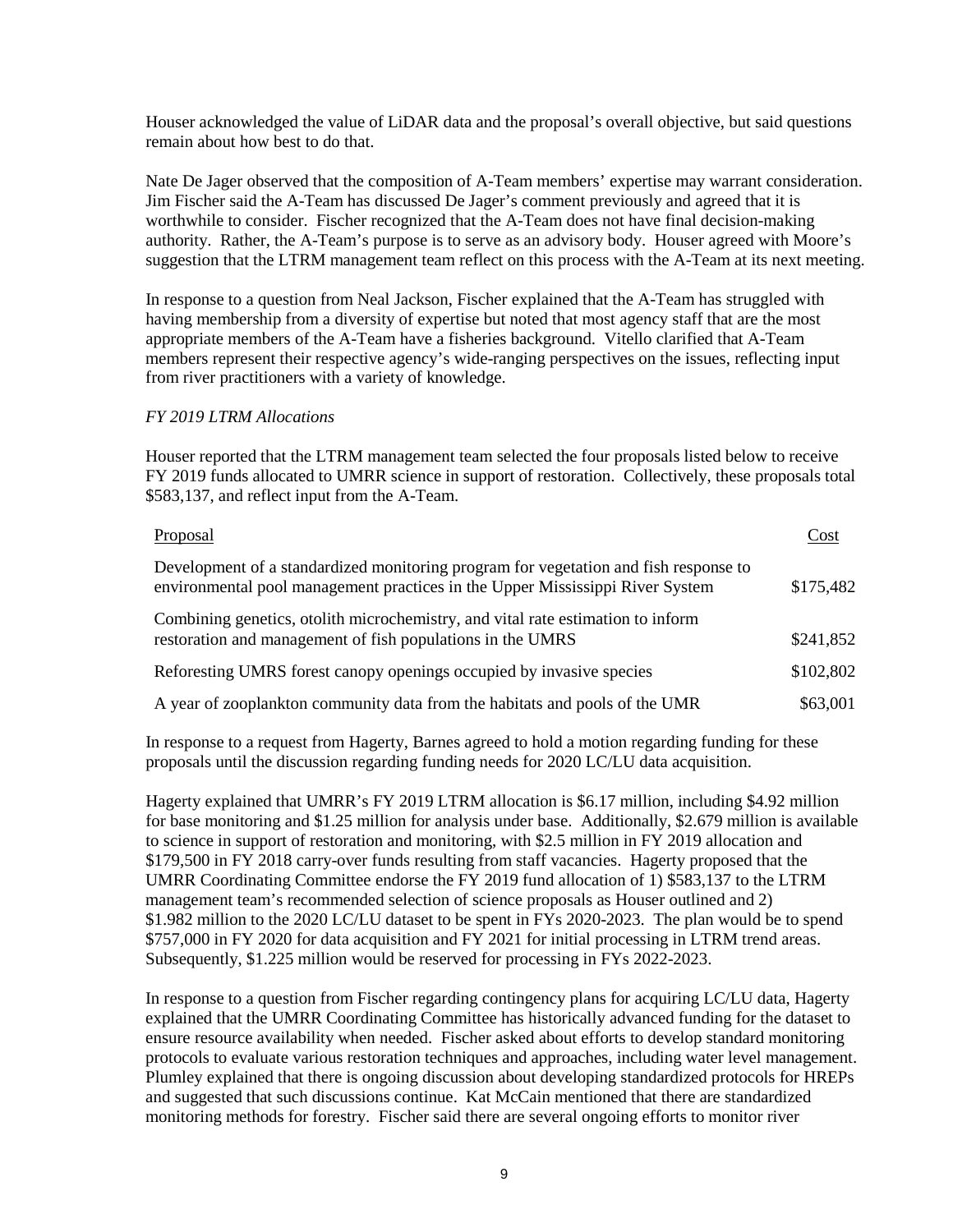management and restoration and suggested that the UMRR partnership have a discussion of the synthesized findings and plans for future work.

Fischer moved and Megan Moore seconded a motion to approve FY 2019 for the science proposals as recommended by the LTRM management team and the 2020 LC/LU data acquisition and processing.

Houser added that the University of Wisconsin – La Crosse offered to contribute additional funds to support work outlined in a fifth science proposal titled "The role of large wood in the restoration of habitat in the UMRS," reducing its request for UMRR funds from \$82,000 to \$28,000. Houser said the funds could be used from remaining FY 2018 carry-over funds. In response to a question from Fischer, Hagerty explained that the University's revised proposal eliminates funds to cover a fish crew. Hagerty said funding was allocated for this effort and, therefore, does not need a new approval from the UMRR Coordinating Committee. In response to a question from Andy Barnes, the UMRR Coordinating Committee expressed approval with advancing the research in partnership with the University.

### **Other Business**

### *Future Meetings*

The upcoming quarterly meetings are as follows:

- **May 2019 — St. Louis**
	- UMRBA quarterly meeting **—**May 21
	- **UMRR Coordinating Committee quarterly meeting — May 22**
- **August 2019 — La Crosse/UMESC**
	- UMRBA quarterly meeting **—**August 20
	- **UMRR Coordinating Committee quarterly meeting — August 21**
- **October 2019 — St. Paul**
	- UMRBA quarterly meeting **—** October 29
	- **UMRR Coordinating Committee quarterly meeting — October 30**

With no further business, the meeting adjourned at 11:40 a.m.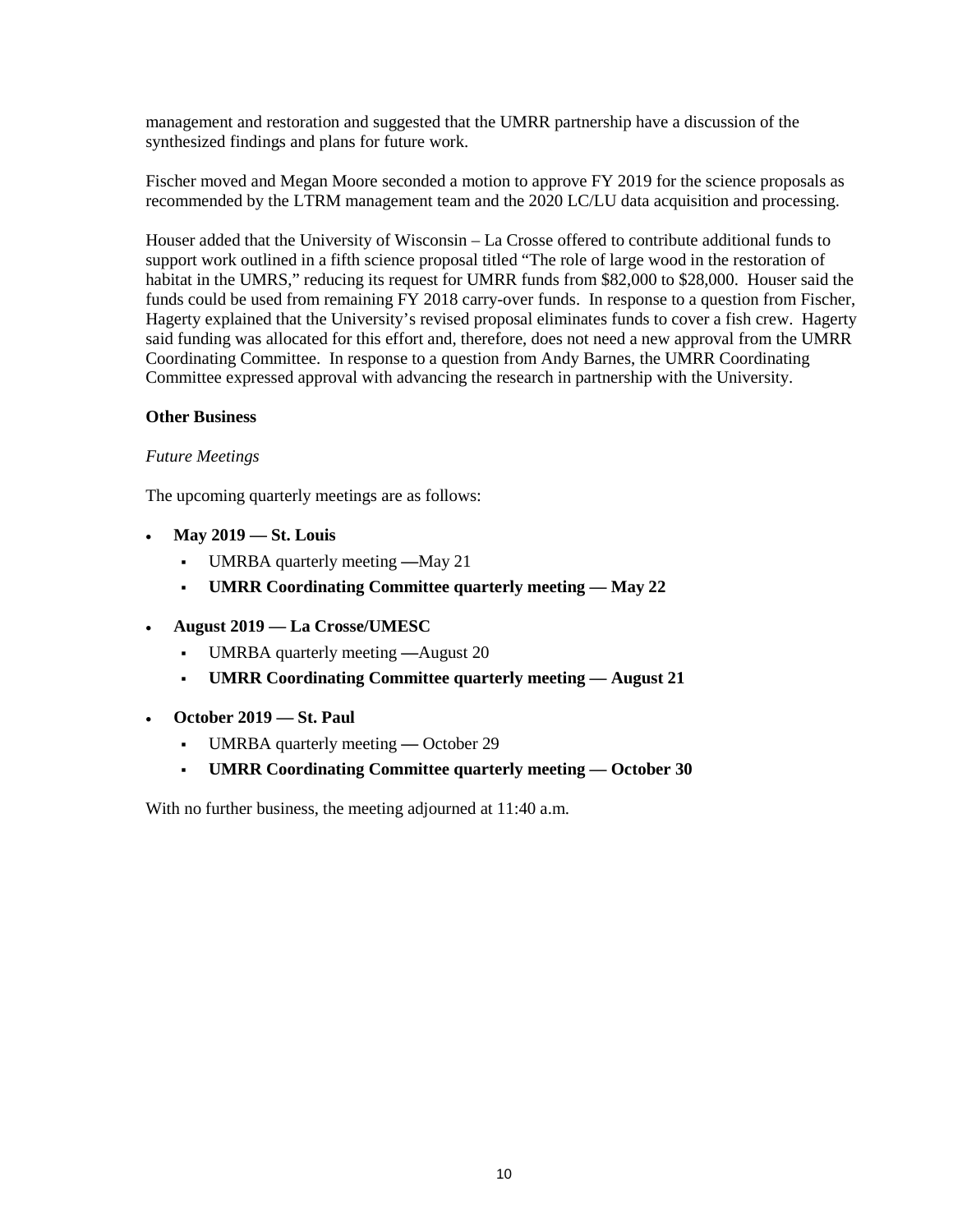#### **UMRR Coordinating Committee Attendance List February 27, 2019**

# **UMRR Coordinating Committee Members**

| Don Balch           | U.S. Army Corps of Engineers, MVD [on the phone]           |
|---------------------|------------------------------------------------------------|
| Sabrina Chandler    | U.S. Fish and Wildlife Service, UMR Refuges [on the phone] |
| Mark Gaikowski      | U.S. Geological Survey, UMESC                              |
| Mike McClelland     | Illinois Department of Natural Resources                   |
| Randy Schultz       | <b>Iowa Department of Natural Resources</b>                |
| Megan Moore         | Minnesota Department of Natural Resources                  |
| <b>Matt Vitello</b> | Missouri Department of Conservation                        |
| Jim Fischer         | Wisconsin Department of Natural Resources                  |
| <b>Marty Adkins</b> | <b>Natural Resources Conservation Service</b>              |
|                     |                                                            |

| <b>Others In Attendance</b> |                                             |
|-----------------------------|---------------------------------------------|
| <b>Thatch Shepard</b>       | U.S. Army Corps of Engineers, MVD           |
| Terry Birkenstock           | U.S. Army Corps of Engineers, MVP           |
| <b>Tom Novak</b>            | U.S. Army Corps of Engineers, MVP           |
| Shahin Khazrajafari         | U.S. Army Corps of Engineers, MVP           |
| Kevin Hanson                | U.S. Army Corps of Engineers, MVP           |
| David Potter                | U.S. Army Corps of Engineers, MVP           |
| Col. Steve Sattinger        | U.S. Army Corps of Engineers, MVR           |
| <b>Andy Barnes</b>          | U.S. Army Corps of Engineers, MVR           |
| <b>Marshall Plumley</b>     | U.S. Army Corps of Engineers, MVR           |
| Jodi Creswell               | U.S. Army Corps of Engineers, MVR           |
| Kari Diedrich               | U.S. Army Corps of Engineers, MVR           |
| Angie Freyermuth            | U.S. Army Corps of Engineers, MVR           |
| Sam Heilig                  | U.S. Army Corps of Engineers, MVR           |
| <b>Karen Hagerty</b>        | U.S. Army Corps of Engineers, MVR           |
| <b>Heather Schroeder</b>    | U.S. Army Corps of Engineers, MVR           |
| Erica Stephens              | U.S. Army Corps of Engineers, MVR           |
| <b>Brian Johnson</b>        | U.S. Army Corps of Engineers, MVS           |
| <b>Brian Markert</b>        | U.S. Army Corps of Engineers, MVS           |
| <b>Jasen Brown</b>          | U.S. Army Corps of Engineers, MVS           |
| Kat McCain                  | U.S. Army Corps of Engineers, MVS           |
| <b>Chuck Theiling</b>       | U.S. Army Corps of Engineers, ERDC          |
| Tim Yager                   | U.S. Fish and Wildlife Service, UMR Refuges |
| <b>Tyler Porter</b>         | U.S. Fish and Wildlife Service, RIFO        |
| Sara Schmuecker             | U.S. Fish and Wildlife Service, RIFO        |
| <b>Neal Jackson</b>         | U.S. Fish and Wildlife Service, UMRCC       |
| <b>Jeff Houser</b>          | U.S. Geological Survey, UMESC               |
| Jennie Sauer                | U.S. Geological Survey, UMESC               |
| Nate De Jager               | U.S. Geological Survey, UMESC               |
| Kristen Bouska              | U.S. Geological Survey, UMESC               |
| Dave Bierman                | <b>Iowa Department of Natural Resources</b> |
| Kirk Hansen                 | <b>Iowa Department of Natural Resources</b> |
| <b>Tom Boland</b>           | <b>AMEC Foster Wheeler</b>                  |
| Eric Anderson               | Cardno                                      |
| <b>Brad Walker</b>          | Missouri Coalition for the Environment      |
| Nancy Guyton                | Neighbors of the Mississippi                |
| Bertha Mae Taylor           | Neighbors of the Mississippi                |